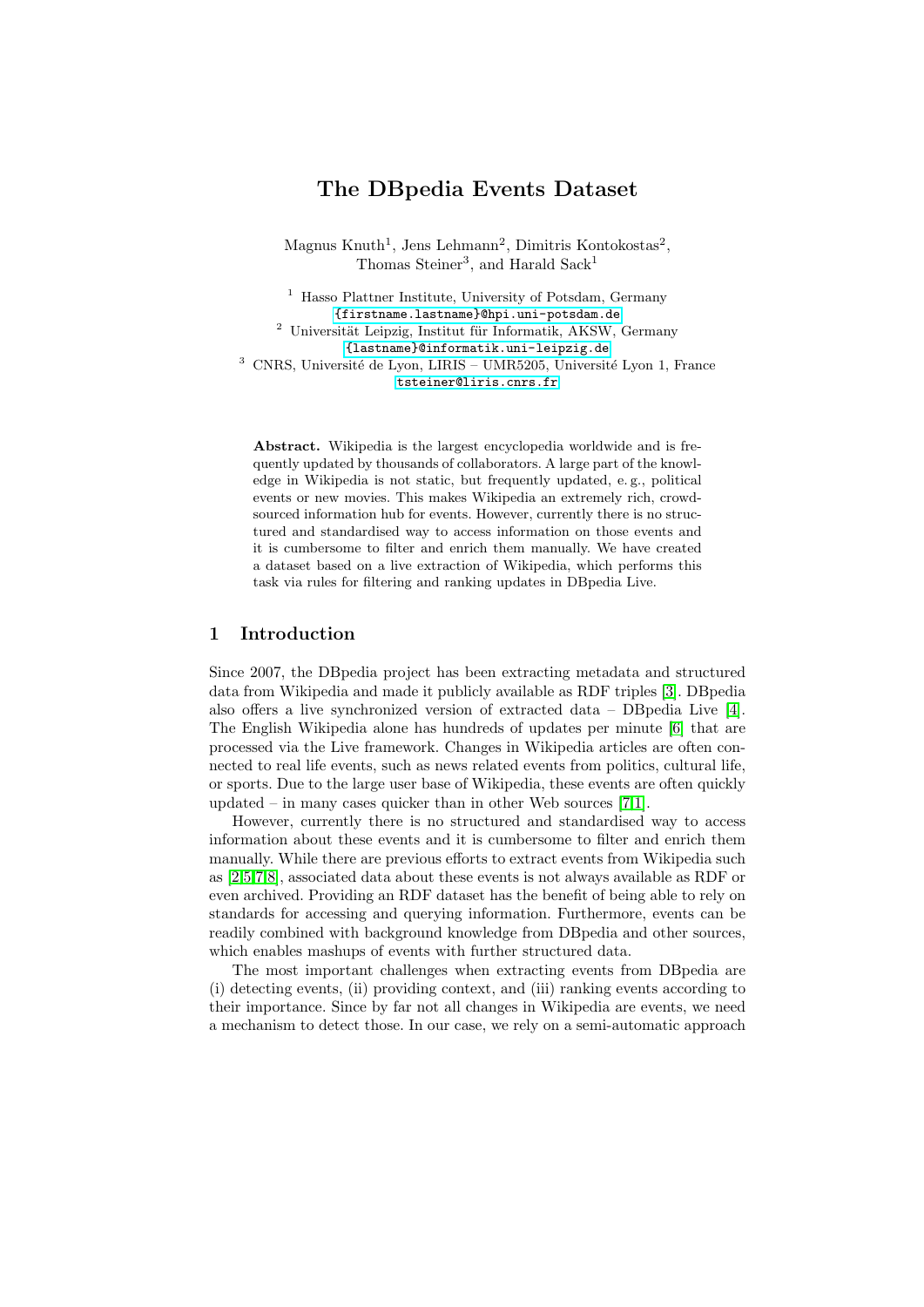2 Magnus Knuth et al.



<span id="page-1-0"></span>Fig. 1. The extraction process

based on extensible rule sets, which are executed over DBpedia Live changesets. If a rule fires, it triggers another query obtaining contextual information. The detected event is ranked according to the resource's PageRank and the edit activity of the Wikipedia page. The output of the processing pipeline is stored in RDF preserving all provenance information.

## 2 Conversion Process

Figure [1](#page-1-0) shows the underlying workflow, which has three major steps: (1) DBpedia Live changesets are transformed to an RDF representation, (2) relevant changes are retrieved according to queries defined in *Digest Templates*, and (3) *Digest* Items are made up with contextual information, e. g., snapshots taken from the DBpedia Live SPARQL endpoint.

DBpedia Live constantly monitors updates to Wikipedia articles and reextracts corresponding resources using the DBpedia extraction framework. The resource descriptions are diffed with their current revision and changed RDF triples are published in form of changeset files, i. e., gzipped N-triples dumps of added and removed triples<sup>[4](#page-1-1)</sup>. These changeset files are primarily intended for synchronization of RDF stores. In order to make these changesets queryable, they are transformed to an RDF representation using the Graph Update Ontology  $(GUO)<sup>5</sup>$  $(GUO)<sup>5</sup>$  $(GUO)<sup>5</sup>$ . For each re-extracted resource a guo:UpdateInstruction is created, that contains the added and removed subgraphs, aggregated for a given time-span.

Relevant changes are extracted from this model by executing SPARQL queries, which are defined in so-called *Digest Templates*. These queries can exclusively select patterns from inserted and deleted triples. The structure of a digest template is shown exemplary in Listing [1.1.](#page-2-0) The context query is executed on the DBpedia Live SPARQL endpoint to validate the result based on context information that is not available in the changesets. This allows to also consider unchanged statements about the resource for the event selection, e.g. the  $\text{dig:PRESIDENT}$  template in Listing [1.1](#page-2-0) only updates of resources are allowed, which are typed as

<span id="page-1-1"></span> $^4$  <http://live.dbpedia.org/changesets/>

<span id="page-1-2"></span><sup>5</sup> <http://purl.org/hpi/guo#>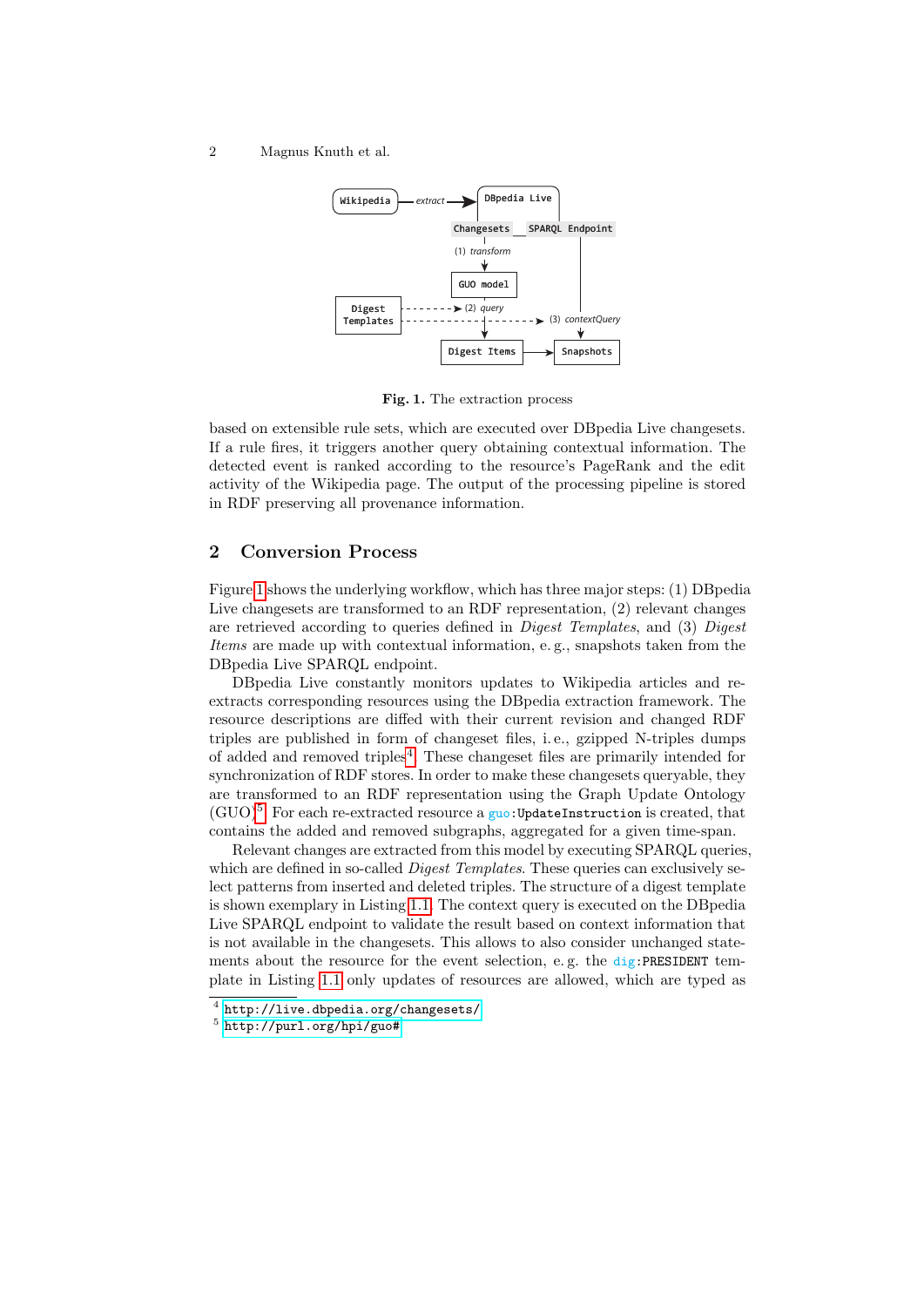dbo:Organisation and having a label. More complex restrictions that can be expressed with SPARQL may apply. The dig:descriptionTemplate is used to generate a natural language headline for the detected event by substitution of the placeholders (enclosed in %%) with the respective resource labels.

Listing 1.1. The PRESIDENT digest template

```
1 dig : PRESIDENT a dbe : DigestTemplate ;
 2 dcterms:identifier "PRESIDENT" ;<br>3 dcterms:description """President changed."""@en ;
 4 dbe : queryString """ SELECT ?u ? res ? oldPres ? newPres
5 { ?u guo: target_subject ? res ;
 6 guo : delete [ dbo: president ? oldPres ] ;
7 guo : insert [ dbo: president ? newPres ] . }""" ;
8 dbe : contextQueryString """ SELECT ? label
 9 { %% res%% a dbo: Organisation ; rdfs: label ? label . }""" ;
10 dbe : descriptionTemplate """%% newPres %% succeeds %% oldPres %% as the
               \leftrightarrow president of \sqrt[n]{\text{res}\sqrt[n]{\text{}}\cdot\text{}}.
```
From the validated result the final event or so-called Digest Item is created. These items contain all necessary information to understand the change that occurred in DBpedia Live.

Listing 1.2. An event created from the LEADER template

```
1 item:2015/04/25/ Christian_Democrats_ (Sweden) -LEADER a dbe:Event ;<br>2 dbe:context snapshot:2015/04/25/ Christian Democrats (Sweden) ;
2 dbe:context snapshot:2015/04/25/Christian_Democrats_(Sweden) ;<br>3 dbe:update update:2015/04/25/Christian_Democrats_(Sweden) ;
4 dcterms : description """ Ebba Busch succeeded Goran Hagglund as the leader of
               ,→ Christian Democrats ( Sweden )."""@en ;
5 dbe:rank 1.82421e-06 ;
6 prov: generatedAtTime "2015-04-30T13:45:35.798+02:00"^xsd: dateTime ;
7 prov : wasDerivedFrom dig : LEADER ,
8 changesets:2015/04/25/14/000201.removed.nt.gz,
9 changesets :2015/04/25/14/000201. added . nt . gz .
```
#### 3 Dataset Description

The dataset consists of daily digest dump files, which contain the descriptions of events (c.f. Listing [1.2\)](#page-2-1) occurring on this day as well as the resource updates related to them. The resource snapshots that are linked in the event descriptions might be relevant for further investigation. Thus, they are kept separately in individual snapshot dumps. The daily generated event dumps can be accessed at <http://events.dbpedia.org/dataset/> and additionally a SPARQL interface is offered at <http://events.dbpedia.org/sparql> for querying the full dataset. The resource snapshots corresponding to the events are published in a separate path at <http://events.dbpedia.org/snapshot/>.

At the current stage 12 digest templates have been defined and fired<sup>[6](#page-2-2)</sup>. Table [1](#page-3-8) shows the number of events that matched the templates.

## 4 Conclusion

This paper presents an automated means to detect events and extract relevant data changes within DBpedia Live on the one hand, and on the other hand make these events available as Linked Data for others to consume and build upon.

<span id="page-2-2"></span> $^6$  Defined digest templates:  ${\tt http://events.dbpedia.org/data/digests.ttl.}$  ${\tt http://events.dbpedia.org/data/digests.ttl.}$  ${\tt http://events.dbpedia.org/data/digests.ttl.}$